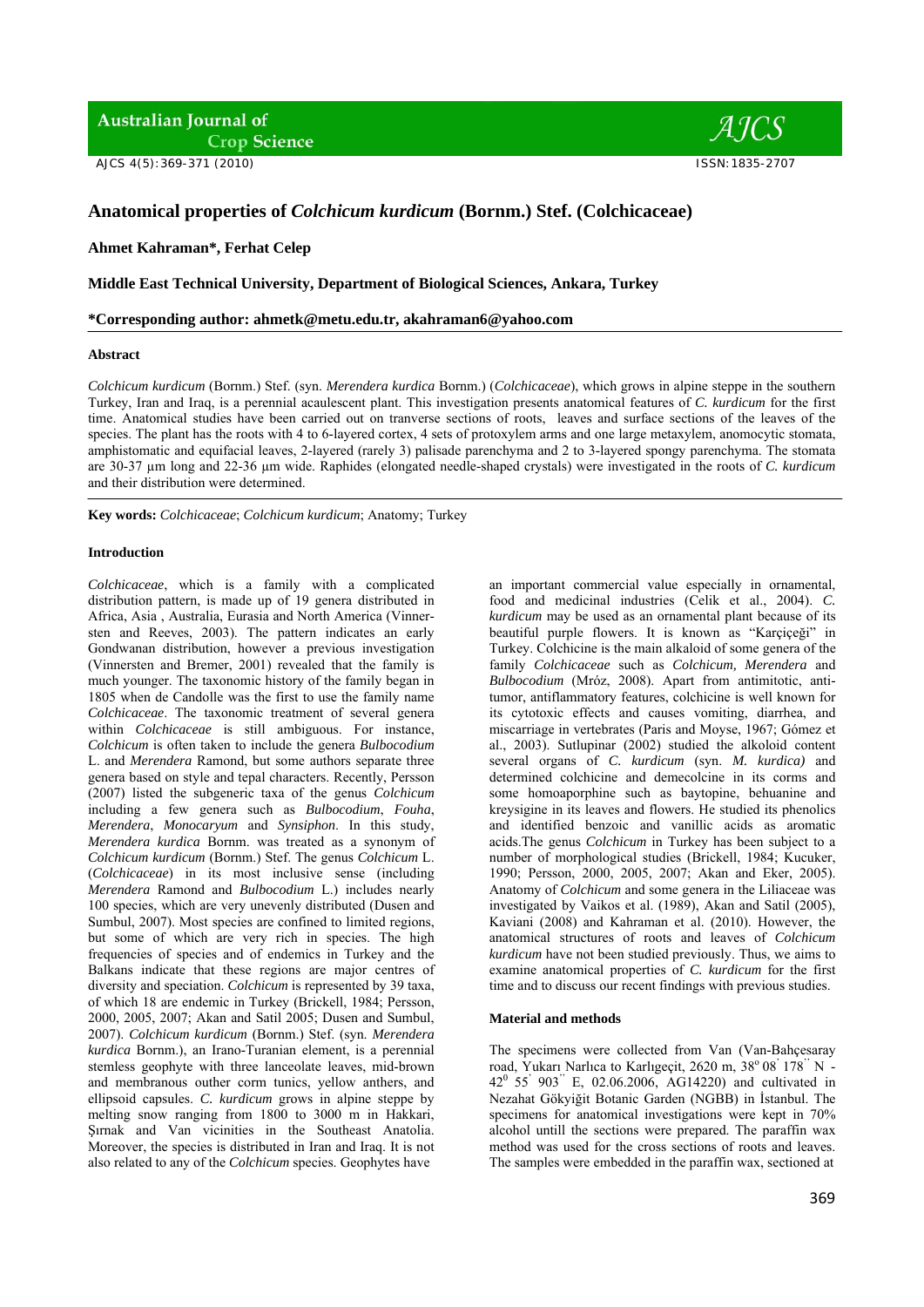

**Fig 1.** Cross-section of root of *Colchicum kurdicum*. **co** – cortex; **en** – endodermis; **ep** – epidermis; **ex** – exodermis; **me** – metaxylem; **pe** – pericycle; **ph** – phloem; **pr** – protoxylem.



**Fig 2***.* Raphide crystals in the first row of the root cortex of *Colchicum kurdicum* 



**Fig 3.** Cross-section of leaf of *Colchicum kurdicum*. **cu** – cuticle; **le** – lower epidermis; **pp** – palisade parenchyma; **sp** – spongy parenchyma; **st** – stoma; **ue** – upper epidermis; **vb** – vascular bundle

8-15 μm thickness with a Leica RM2125RT rotary microtome, stained with safranin-fast green solution and mounted using Canada Balsam. Surface sections of the leaves were also taken manually. The sections were examined and photographed using a Leica DM1000 binocular ligth microscope with a Leica DFC280 camera.

#### **Results**

## *Root anatomy*

The epidermis is composed of a single layer of cells of various shapes at the surface and it is covered with a thin cuticle. 2-layered (rarely one-layered) exodermis is located underneath the epidermis. The cortex is covered with 4-6 layers of parenhymatous cells. These cells are filled with elongated needle-shaped crystals of calcium oxalate. Underneath the cortex, there is a single layered endodermis consisting of oval or rectangular cells. The pericycle has a single layer of parenchymatous cells that lies just inside the endodermis. The xylem consists of 4 sets of protoxylem, the narrow cells at the point of the arms, and one central and larger metaxylem. Phloem strands are located between protoxylem strands (Figs. 1-2).

### *Leaf anatomy*

The upper epidermis is covered by a the thinner cuticle than the lower epidermis. Both epidermises are made up of uniseriate, isodiametric or rectangular cells. Cells of the upper epidermis is larger than those of the lower epidermis. Stomata are anomocytic. They are found more abundant on the lower surface. They are also located slighly higher from the epidermal cells. Stomata on the upper surface are 30-35 µm in length and 29-36 µm in width whereas stomata on the lower surface are 31-37 µm in length and 22-26 µm in width. The leaf is of the equifacial type. The mesophyll is composed of 2 layers (sometimes 3) of elongated rectangular palisade parenchymatous cells and 2 to 3 layers of irregular spongy parenchymatous cells. The vascular bundle is of the collateral type and of nealy equal sizes. The midrib do not constitute a projecting part (Figs. 3-5).

#### **Discussion**

In this study, root and leaf anatomy of *C. kurdicum* are reported for the first time. The cortex in the root is 4-6 layered parenchymatic cells. The first row of the cortex includes abundant raphides, elongated needle forms of calcium oxalate crystals. Akan and Satil (2005), who studied the anatomy of five species of *Colchicum*, determined raphides in only the *C. crocifolium* roots. They also recognized that protoxylem arms were triarch in *C. szovitsii* and *C. cilicicum*, tetrarch in *C. serpentinum* and *C. persicum*, and pentarch in *C. crocifolium*. Our present study showed that the protoxylem arms of *C. kurdicum* were found to be tetrarch. Thus, presence or absence of raphide chrystals in the root and number of the protoxylem arms can represent useful taxonomic characters. The leaf of *C. kurdicum* are equifacial and amphistomatic. Stomata are anomocytic and are located more abundant on the lower surface. Moreover, stomata on the lower epidermis are narrower. Our results reveal that in many respects the leaves of *C. kurdicum* is similar to those of the species previously investigated by Akan and Satil (2005). There are 2-layered (sometimes 3) palisade parenchyma and 2-3 layers of spongy parenchyma. In *C. kurdicum* the upper